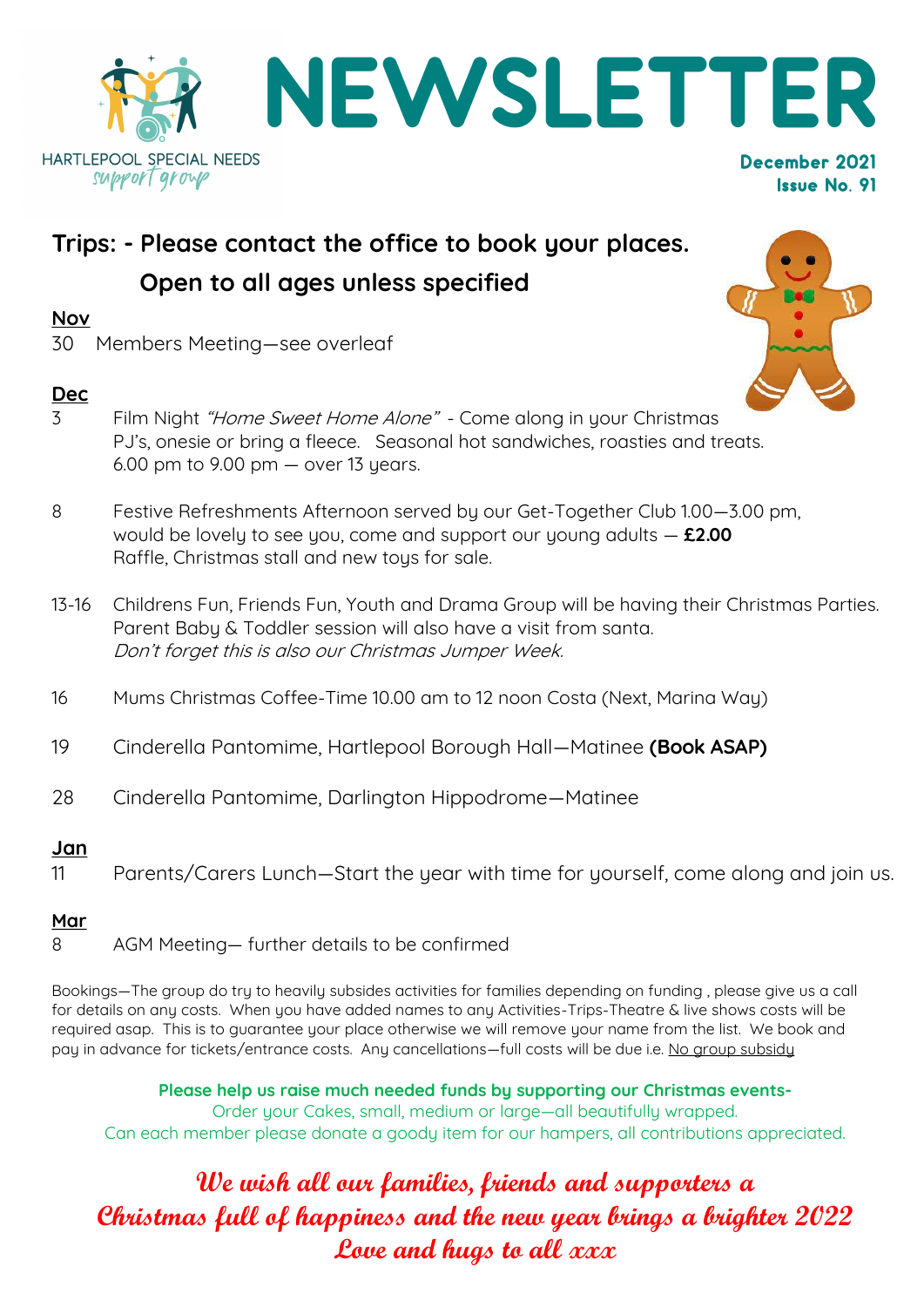### MEMBERS, FAMILY, FRIENDS AND CORE FUNDRAISING GROUP EVENTS, DONATIONS ETC

- £157.00 Autumn Fayre
- £339.00 Mrs A Carne—In lieu of flowers

### Great North Run 2021

| £277.55 | Andrew Allison      | £330.00 | Claire Harrison   |
|---------|---------------------|---------|-------------------|
| £425.13 | Emma Allison        | £260.00 | Mark Harrison     |
| £658.10 | Jamie Allison       | £90.00  | Phillipa Harrison |
| £556.48 | Marlene Barnard     | £275.00 | James Hewittson   |
| £280.00 | Kieran Brimm        | £150.00 | Marc Liddle       |
| £317.00 | Julie Butler        | £295.65 | Daniel Robinson   |
| £336.00 | Ruth Coxon          | £295.65 | Graham Robinson   |
| £295.65 | <b>Stuart Dixon</b> | £275.00 | Joanne Ryce       |
| £277.55 | Mikey Gatenby       | £650.00 | Chris Shepherd    |
| £224.00 | Craig Coult         | £130.00 | Alan Wright       |
| £298.00 | <b>Anne Grieves</b> | £675.00 | <b>HSNSG</b>      |
| £525.48 | Kristina Hamilton   |         |                   |

£285.00 Alice Dunn—due to injury will complete a run at a later date

### Total raised £5362.26 after expenditure Total includes on-line Gift Aid, we will claim remaining via office .

A big "Thank you" to all our runners — Well Done!



**Do you know any business or schools that would like to get involved in our Annual Christmas Jumper Day?**

# **We already have a list of people joining in this year including:**

Clavering Primary School English Martyrs School Waltons Clark Whitehill West View Primary School

**Email:** fundraising@hsnsg.org.uk for more information

Registered Charity No. 1031151